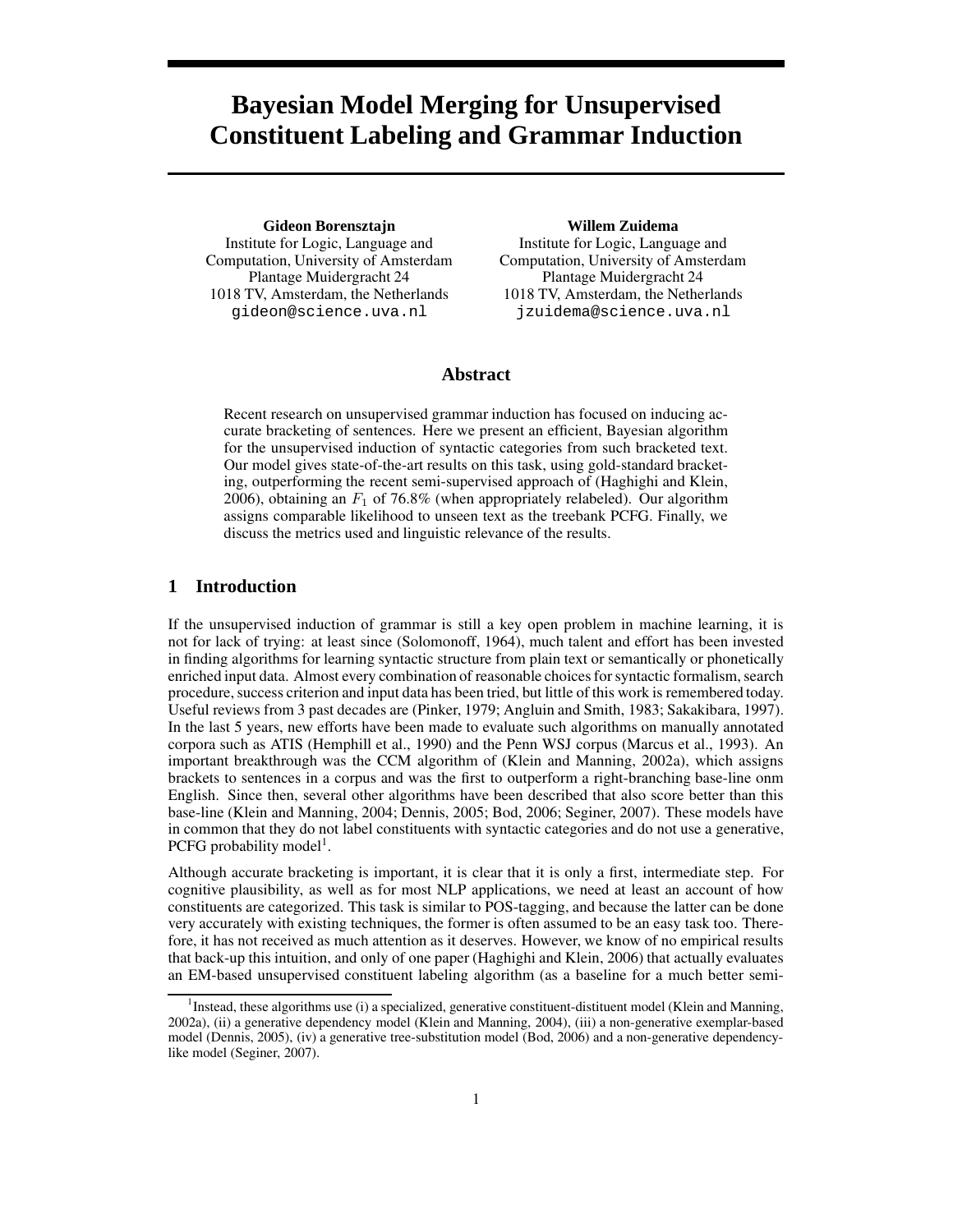supervised model), but with disappointing results (see section 7). Even the issue of the evaluation of the categories is by no means trivial, and no standardized measure is agreed upon until now.

In this paper, we develop an unsupervised constituent labeling algorithm that outperforms the EMbased algorithm and has comparable performance to the supervised treebank PCFG on the development set. We base ourselves on the elegant framework proposed by (Stolcke, 1994; Stolcke and Omohundro, 1994), called Bayesian Model Merging (henceforth, BMM). Unlike this work, our algorithm takes bracketed sentences as input; like the full BMM, our algorithm proceeds by merging nonterminal labels to maximize a Bayesian objective function. The initial conditions, merge operation and objective function are described in section 2. In section 3 we give our optimizations that allow for empirical evaluation on large, benchmark corpora, and in sections 4 experimental results and an analysis of the model's strengths and weaknesses. Apart from evaluating the categories against a manually annotated gold standard, we are also interested in a theory-independent measure of performance. In section 4 we present results that compare the likelihood of the parses of the grammar induced by our labeling algorithm to the parses of the treebank grammar on a test set. Finally, in section 5 we describe a version of the algorithm that does complete unsupervised induction, involving both labeling and bracketing, but show that our objective function is not appropriate for this task.

# **2 Search and Objective Function**

BMM defines a heuristic, greedy search for an optimal probabilistic context free grammar (PCFG) according to the Bayesian criterion of maximum a posteriori probability. In the present version, a single operator MERGE $(G, X_1, X_2) \mapsto G'$  defines possible transitions between grammars (Cook et al., 1976): it replaces non-terminal  $X_2$  with non-terminal  $X_1$  throughout grammar G, yielding a new grammar  $G'$ . MERGE creates generalizations by forming disjunctive groups (categories) of patterns that occur in the same contexts. In the search, all candidate merges are considered, and a single one is selected that most improves the objective function. The process is iterated until a state is reached where no single merge improvesthe objective function anymore. The search is augmented with a look-ahead procedure, that looks at a sequence of by default 10 subsequent merges.

The algorithm takes as input unlabeled sentences, with bracket information from the treebank (or from a specialized unsupervised bracketing algorithm). The initial rules of the grammar are read off from all productions implicit in the bracketed corpus, where every constituent, except for the start symbol, is given a unique label. The vast number of unique labels thus obtained is reduced to about half its size by merging, in a preprocessing step, labels of constituents which have exactly the same descendants. For example, the annotated sentence *(S (NP-SBJ (NNP Mr.) (NNP Ehrlich)) (VP (MD* will) (VP (VB continue) (PP-CLR (IN as) (NP (NP (DT a) (NN director)) (CC and) (NP (DT a) (NN *consultant)))))))*, is incorporated in the grammar as follows:

$$
\begin{array}{ccc}\nS & \rightarrow X_0 X_1 & (1) \\
X_0 & \rightarrow NNP NNP & (1) \\
X_1 & \rightarrow MD X_2 & (1) \\
X_2 & \rightarrow V B X_3 & (1)\n\end{array}\n\begin{array}{ccc}\nX_3 & \rightarrow IN X_4 & (1) \\
X_4 & \rightarrow X_5 CC X_5 & (1) \\
X_5 & \rightarrow DT N N & (2)\n\end{array}
$$
\n(1)

Possible merges are evaluated by the posterior probability of the resulting grammar. The maximum a posteriori (MAP) hypothesis,  $M_{MAP}$  is the hypothesis that maximizes the posterior probability. With Bayes Law:  $M_{MAP} \equiv argmax_{M} P(M|\vec{X}) = argmax_{M} P(X|M) \cdot P(M)$  where  $P(X|\vec{M})$ is the likelihood of data X given grammar  $M$ , and  $P(M)$  is the prior probability of the grammar. Maximizing  $P(X|M) \cdot P(M)$  is equivalent to minimizing

$$
-logP(M) - logP(X|M) \approx GDL + DDL = DL
$$

This equation is interpreted in information theory as the total description length (DL): The Grammar Description Length  $GDL = -logP(M)$  is the number of bits needed to encode the grammar (rounded to an integer number and assuming an optimal, shared code) and the Data Description Length  $DDL = -logP(X|M)$  is code-length needed to describe the data given the model (Solomonoff, 1964). The MAP hypothesis is therefore the grammar with *Minimum Description Length*.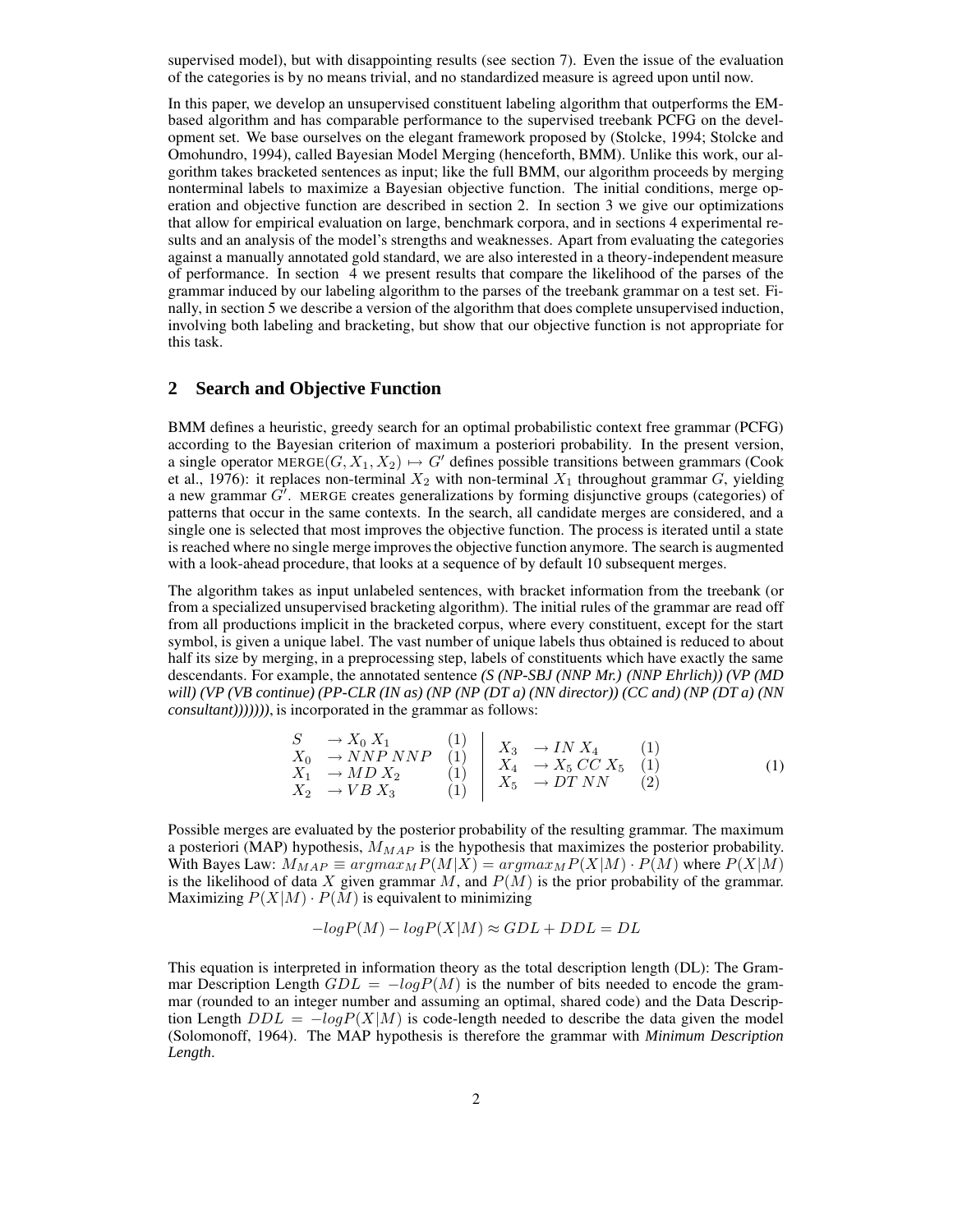**Structure Prior** Using the description length interpretation allows for an intuitive way to choose the prior probability such that smaller grammars are favored<sup>2</sup>. We adopted the encoding scheme from (Petasis et al., 2004), which divides the grammar into top-productions (the set  $R_1$ ), lexical productions ( $R_2$ ) and other non-lexical productions ( $R_3$ ). Rules from  $R_1$  need one symbol less to encode than rules from  $R_3$ , because their LHS is fixed.  $N_r$  is the number of non-terminals in the RHS of a production r. Each non-terminal symbol requires  $log(N + 1)$  bits to encode, where N is the number of unique nonterminals, and the 1 is for an end marker. T is the number of terminals  $(|R_2| = T)$ , and 2 further end symbols are needed as separators of the three rule sets. Hence, the grammar description length is given by:

$$
GDL = \log(\mathcal{N} + 1) \cdot \sum_{r \in R_1} (N_r + 1) + (\log(\mathcal{N} + 1) + \log(T)) \cdot T
$$
  
+ 
$$
\log(\mathcal{N} + 1) \cdot \sum_{r \in R_3} (N_r + 2) + \log(\mathcal{N} + 1) \cdot 2
$$
 (2)

**Likelihood** Assuming independence between the sentences, the likelihood of the corpus is the product of the likelihood of the sentences.

$$
P(X|M) = \prod_{x \in X} \sum_{der: yield(der) = x} P(der|M)
$$
 (3)

The BMM algorithm makes two further approximations in the calculation of the likelihood (Stolcke and Omohundro, 1994). First, it is assumed that most of the probability mass of the sentence is concentrated in the Viterbi parse (the most probable derivation), so that the contribution of all non-Viterbi parses to the sentence probability and hence to the likelihood are ignored. Secondly, it is assumed that the merging operation preserves the Viterbi parse. This means that after a merge operation the Viterbi parse of the sentence is generated by exactly the same sequence of rewrite rules as before, except for the rules affected by the merge. We will come back to the validity of these approximations in section 5.

Using these approximations, we can compute the data likelihood directly from the grammar, if we keep track of the number of times that every rule is used in the entire corpus. This can be seen by rearranging the equation of likelihood, regrouping the rules used in all the samples according to their left hand side (Stolcke, 1994):

$$
P(X|M) = \prod_{x \in X} \sum_{yield (der) = x} P(der) \approx \prod_{x \in X} P(der(X)_V)
$$
  
= 
$$
\prod_{x \in X} \prod_{r_i \in der_V} P(r_i)^{C_i} \prod_{A \in V_N} \prod_{r_i : A = lhs(r_i)} P(r_i)^{CC_i}
$$
 (4)

where der is a derivation, der<sub>V</sub> is the Viterbi parse,  $r_i \in \mathcal{R}$  is a rewrite rule,  $A \in V_N$  a nonterminal,  $C_i$  the count of rules occurring within a single derivation and  $CC_i$  the count of rules occurring in the Viterbi parses of the entire corpus.

# **3 Forecasting DL-gain**

In our search for the grammar that maximizes the objective function, we will need to consider an enormous grammar space. At each time step, the number of alternative grammars reachable with one merge is quadratic in the number of nonterminals. It is therefore computationally intractable to calculate the posterior probability of each candidate grammar. Evaluating the BMM algorithm on realistically sized corpora therefore seemed infeasible (Klein, 2005; Clark, 2001). However, (Petasis et al., 2004) show that the DL-gain of chunks and merges can be efficiently predicted without having to consider a complete alternative grammar for every candidate search operation. Their equations can be adapted for the various choices of objective functions discussed above. The complexity of finding the best chunk is reduced from  $O(N^2)$  to  $O(N)$ , while the complexity of finding the best merge is reduced from  $O(N^3)$  to  $O(N^2)$  (Petasis et al., 2004).

After the application of a merge, the grammar is made smaller through elimination of duplicate rules:  $\Omega_1$  is the set of rules from  $R_1$  that are eliminated, and  $\Omega_3$  is the set of rules from  $R_3$  that are

<sup>&</sup>lt;sup>2</sup>We are aware that there is much more to be said about the relation between Bayesian Inference and MDL, and that there might be much more linguistically motivated ways to choose priors (see e.g. (Eisner, 2002)). Here we take a pragmatic approach, however, aimed at defining simple priors that nevertheless force the algorithm to generalize beyond the training data.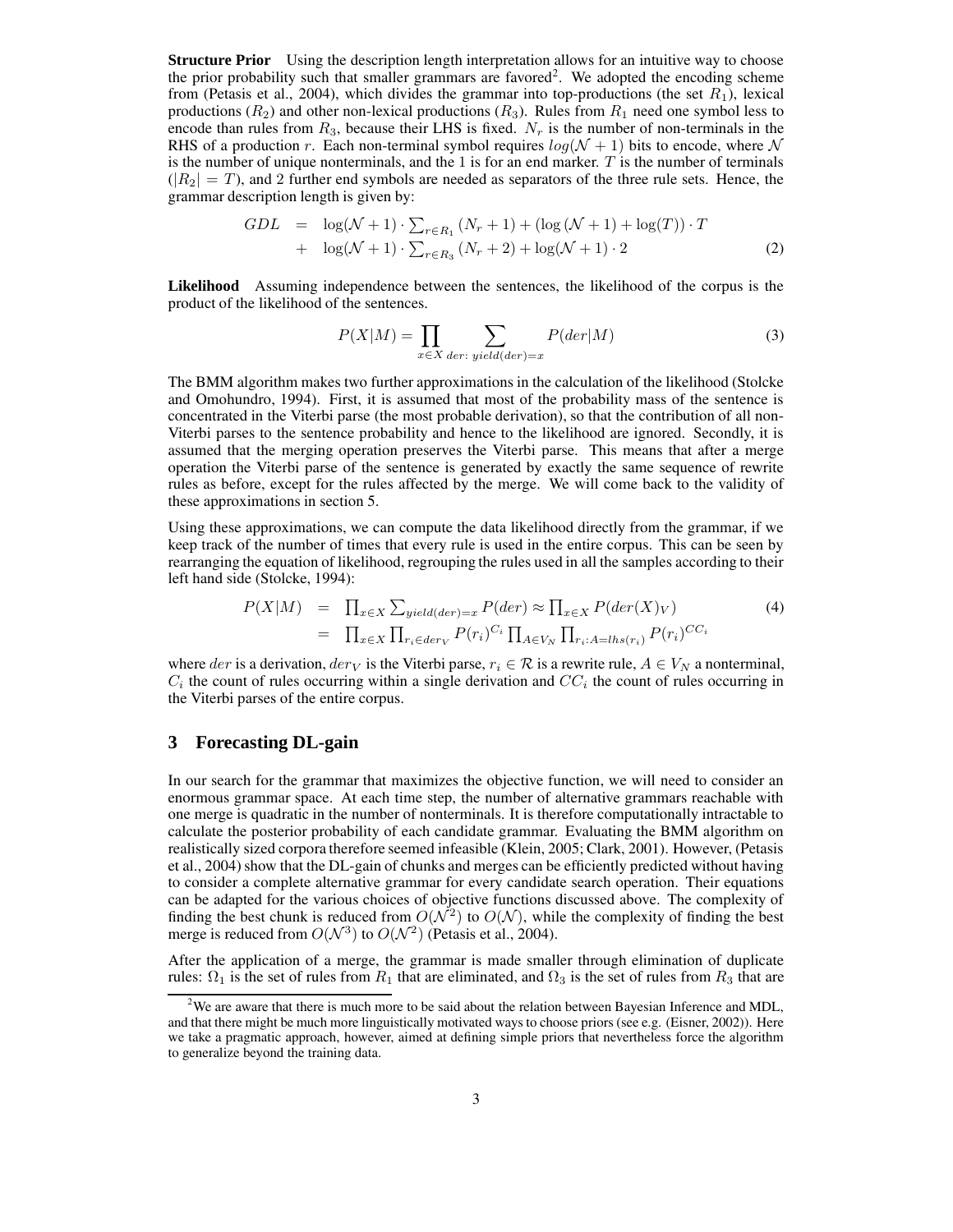eliminated. The change of the GDL as a result of the merge is (Petasis et al., 2004):

$$
\Delta GDL_M = \log\left(\frac{\mathcal{N}}{\mathcal{N}+1}\right) \times \left(\sum_{r \in R_1 \cap R_3} (N_r + 1) + T + |R_3| + 2\right)
$$

$$
- \log(\mathcal{N}) \cdot \sum_{r \in \Omega_1 \cap \Omega_3} (N_r + 1) \tag{5}
$$

As before, the first term expresses the fact that the number of bits needed to encode any single non-terminal is changed due to the decrease in the total number of non-terminals, and this term is independent of the choice of the merge.

For the computation of the gain in data description length (DDL) as a result of merging the nonterminals X and Y, we can best view the merging process as two subprocesses:

- $M<sup>1</sup>$  the rule sets with LHSs X and Y are joined (receive same LHS), changing the conditional probability of those rules and thus the DDL.
- $M<sup>2</sup>$  duplicate rules that may occur as a result of the merge are eliminated in the entire grammar.

Although (Petasis et al., 2004) make this observation, their equations for  $\Delta DDL$  cannot be used in our model, because they (implicitly) assume rule probabilities are uniformly distributed. That is, their E-GRIDS model assumes CFGs, whereas we work with PCFGs and, like (Stolcke, 1994), assume that rule probabilities are proportional to their frequenciesin the Viterbi parses. This requires a modification of the formulas expressing the contribution of the merging operator to DDL.

From eq. 4, we see that the contribution of a non-terminal to the DDL is given by:

$$
DDL_X = -\sum_{r: \ X = lhs(r)} F_r \cdot \left( \log \left( \frac{F_r}{F_{Tot_X}} \right) \right)
$$

where  $F_r$  is the frequency of a rule r with LHS X, and  $F_{Tot_X}$  is the sum of the frequencies of all rules with LHS X.

By joining the rules with LHS  $X$  and with LHS  $Y$  into a single set of rules, the relative frequency of a single rule is changed from  $\left(\frac{F_r}{F_{Tot_X}}\right)$  to  $\left(\frac{F_r}{F_{Tot_X+Y}}\right)$ . This results in an overall gain in DDL of:

$$
\Delta DDL_{M^1} = -\sum_{r:X=lhs(r)} \left( F_r \cdot \log(\frac{F_{TotX}}{F_{TotX+Y}}) \right) - \sum_{r:X=lhs(r)} \left( F_r \cdot \log(\frac{F_{TotX}}{F_{TotX+Y}}) \right) (6)
$$

The gain in DDL from elimination of duplicate rules is given by:

$$
\Delta DDL_{M^2} = -\sum_{W \in \theta} \sum_{\omega \in \Omega_W} \left[ \sum_{r \in \omega} F_r \cdot \log(\sum_{k \in \omega} F_k / \sum_{l: lhs(l) = W} F_l) - \sum_{r \in \omega} \left( F_r \cdot \log(F_r / \sum_{l: lhs(l) = W} F_l) \right) \right]
$$
(7)

where  $\theta$  is the set of LHS nonterminals of the duplicate rules resulting from merging X and Y. We thus sum over all LHS non-terminals W that have duplicate rules, and over all sets  $\omega$  of duplicate rules. (For efficiency, our implementation maintains a datastructure that represents the DL gain of every pair of nonterminals that can be potentially merged, and updates this at every merge.)

### **4 Metrics and experimental evaluation**

The BMM algorithm was trained and evaluated on the entire WSJ10 corpus. WSJ10 is the portion of 7422 sentences of length  $\leq 10$ , after removal of punctuation and traces, extracted from the Penn Treebank Wall Street Journal (WSJ) (Marcus et al., 1993). It has been the prime benchmark used in recent grammar induction research. The POS-sequences are used as input for the induction algorithm, resulting in a vocabulary of 35 POS-tags. We left out sentences consisting of a single word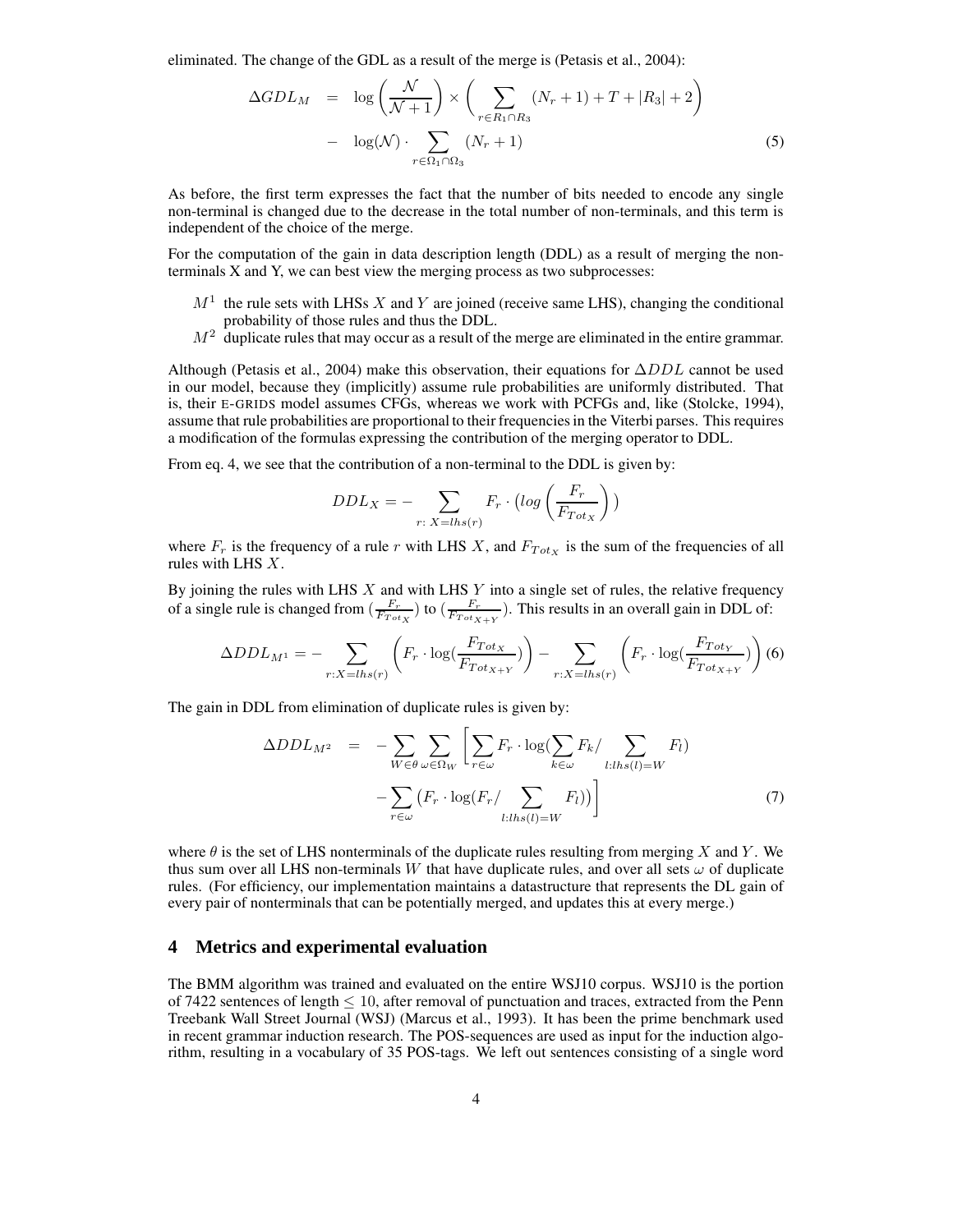and sentences consisting of a repetition of the same word, to avoid spurious merges. Using the optimizations described above, the run on the 7422 sentences of the WSJ10 corpus lasted approximately 10 hours on a PC with 0.5 Gb memory.

Evaluating the quality of induced syntactic categories is difficult, and no widely agreed upon measure exists. We use two different metrics, related to those used in supervised parsing (labeled precision/recall) and speech recognition (likelihood/perplexity). For the first, the difficulty is that in unsupervised labeling algorithms, categories receive arbitrary internal labels; in order to evaluate them using labeled precision and recall, the induced labels must somehow be mapped onto the treebank labels. We follow (Haghighi and Klein, 2006), who use for their unsupervised baseline model a greedy remapping of the induced labels to the best matching tree bank label. This style of remapping, however, allows for multiple induced labels to map to a single target label. With a fixed number of categories that is no major problem, but with many more induced non-terminals the measure is too optimistic: in the extreme case of a unique induced label for every constituent it would give 100% precision and recall. Since in most of our experiments the number of experimental labels exceeded the number of treebank labels by a large number, we measured labeled recall by defining the remapping the other way round, from the treebank labels to the induced labels. That is, we replace each tree bank label with its best matching induced label, and measure recall with this transformed treebank as gold standard. The F-score is still defined as the harmonic mean of LP and LR:  $F_1 = \frac{2 * LP * LR}{LP + LR}$ .

The motivation for this way of calculating precision and recall is somewhat involved. Consider that syntactic categories are meant to be defining substitutability. Every label X that is used for  $N_X$ constituents in the induced trees, thus defines  $N_X \cdot (N_X - 1)$  substitutions that are grammatical according to the induced grammar  $G_i$ . If out of these  $N_X$  constituents,  $M_{X,Y}$  constituents receive the same label Y in the gold-standard treebank, that means that at least  $M_{X,Y} \cdot (M_{X,Y} - 1)$  of the substitutions that are grammatical according to  $G_i$  are also grammatical according to the goldstandard grammar  $G_g$ . Although there might be other categories Y' that permit other substitutions, the portion of the  $N_X \times (N_X - 1)$  substitutions that is also permitted by  $G_g$  will be dominated by  $Z_{max}$  = argmax $_Z M_{X,Z}$ . Hence,  $M_{Z_{max}}$  is a lower bound and a good approximation of the square root of the number of X-substitutions permitted by  $G_g$  ("substitutability precision"). Similar reasoning on the number of treebank substitution permitted by  $G_i$  ("substitutability recall") leads to the measures proposed (ignoring for the moment some issues with averaging results).

A drawback of this style of evaluating, is that it is still completely dependent on the manual treebank annotation, which is far from theory-neutral. In fact, all state-of-the-art supervised parsing and language models, can be viewed as redefining the treebank nonterminal labels. Our second style of evaluation avoids this dependency. It is based on splitting the corpus in a train and test set, and measuring the likelihood (or perplexity) of the test set according to the induced grammar. Grammars that overfit the trainset, or generalize too much to unlikely or ungrammaticalsentences, will give low likelihood to test set sentences. For these experiments we use the traditional sections 2-21 of WSJ10 as trainset, and section 22 as test set (section 23 is kept for future evaluations).

In table 1(a) we report our relabeled recall and precision scores. For comparison, we also give the baseline results (Haghighi and Klein, 2006) obtained by running the Inside-Outside algorithm on grammar initialized with all binary rules that can be built from the treebank syntactic categories. We also copy their results with a semi-supervised "proto-type" driven induction algorithm run on the same data. Our unsupervised algorithm obtained a (relabeled) F-score of 76.8, which compares favorably to the (labeled) F-score of 71.1 from that paper. Note however, that different definitions of LP and LR are used. In table 1(b) we give the relabeled precision scores of the 7 most frequent categories (after relabeling) in our induced trees. For most frequent categories (leaving out the S category) precision is near or above 90% except for the NP category.

For a second set of experiments, the algorithm was trained on sections 2-21 of WSJ10, and evaluated on section 22. Figure 1(a) gives the sum of the likelihood of all testset sentences, as parsed by the baseline "unlabeled" (the treebank PCFG after all nonterminals have been replaced by an X), the treebank PCFG (labeled TBG) and the grammar that results from our BMM-algorithm (the latter grammar failed to parse 6 sentences up to length 20, and 4 up to length 10. These were excluded from all evaluations.) Figure 1(b) shows that the vast majority of the sentences in the test set receives higher likelihood from the grammar induced by BMM than from either the treebank PCFG or the unlabeled grammar. Note that the grammar that uses a unique nonterminal for every constituent in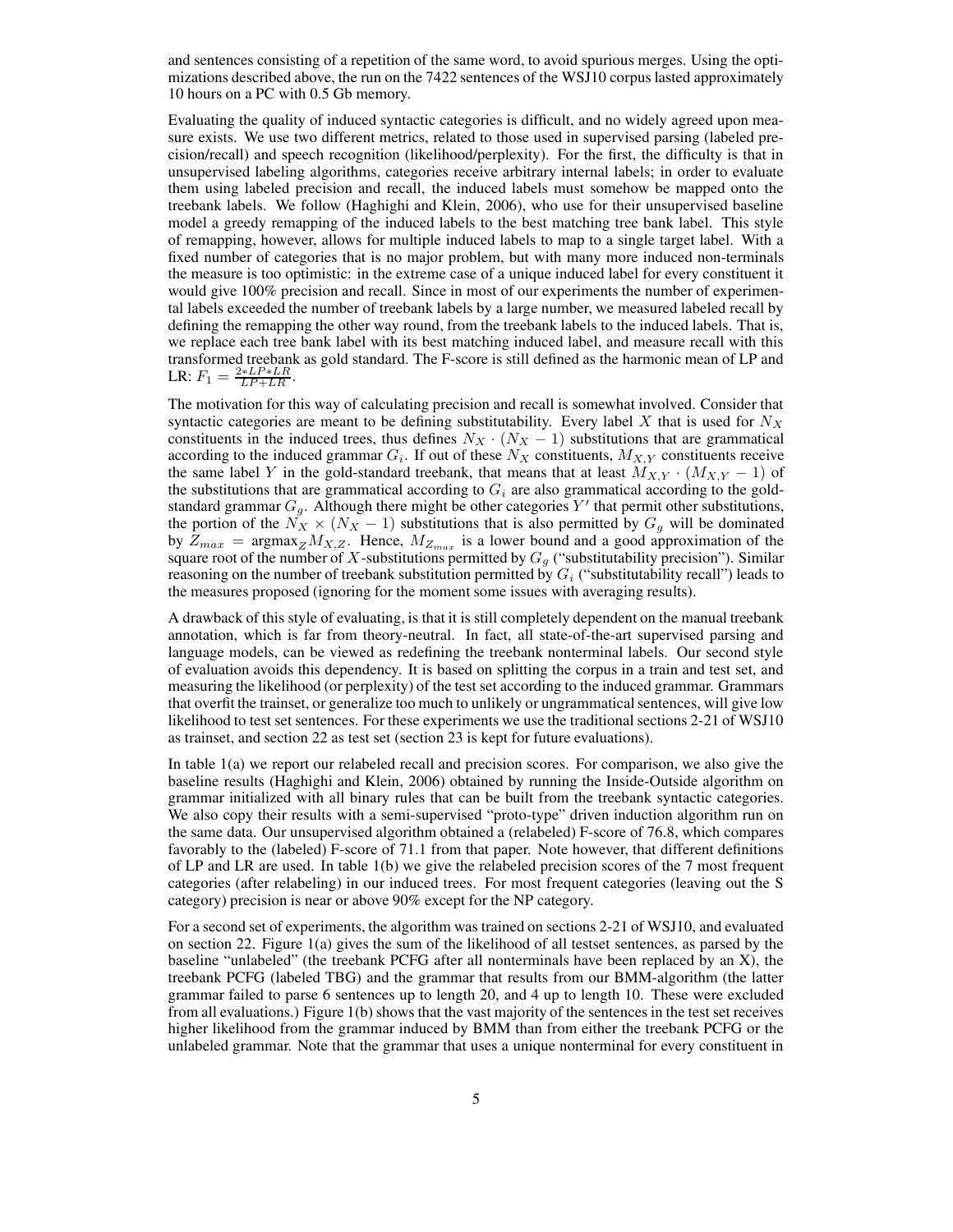|     |                  |      |      |      |     | Label       | LP    | Freq    |
|-----|------------------|------|------|------|-----|-------------|-------|---------|
|     |                  |      |      |      |     | NP          | 57.8  | 38.5%   |
|     |                  |      |      |      |     | VP          | 92.0  | 22.3%   |
|     |                  |      |      |      |     | PP          | 89.0  | 8.1%    |
|     | Model            | LP   | LR   | F    |     | <b>ADVP</b> | 100.0 | $4.0\%$ |
|     | In-Out           | 47.0 | 57.2 | 51.6 |     | ADJP        | 100.0 | $2.7\%$ |
|     | <b>Proto</b>     | 64.8 | 78.7 | ′1.1 |     | QP          | 89.3  | $1.6\%$ |
| (a) | <b>BMM</b> (all) | 75.1 | 78.5 | 76.8 | (b) | <b>SBAR</b> | 100.0 | 1.4%    |

Table 1: (a) Results of several algorithms on the unsupervised labeling task (using gold standard bracketing). The results with the unsupervised Inside-Outside algorithm and the semi-supervised Prototype-Driven Grammar Induction-algorithm (labeled Proto) are from (Haghighi and Klein, 2006). (b) Relabeled precision scores per category (after mapping to the treebank categories).

the treebank, such as BMM uses as initial condition, would score even worse: it assigns a likelihood of 0 to all unseen sentences (i.e. -log likelihood of  $\infty$  to the testset).



Figure 1: (a) The summed -log likelihood of sentences from section 22, (b) Log likelihood differences between TBG and BMM on all sentences of WSJ10 (y-axis gives the P(sen—G), x-axis gives rank when sentences are ordered on y-axis value), (c) Log likelihood differences between the unlabeled grammar and BMM.

# **5 Combining Unsupervised Labeling with Unsupervised Bracketing**

We have also tried to use the BMM algorithm for the task of simultaneous bracketing and labeling. For this purpose, we add the chunk operator: CHUNK $(G, X_1, X_2) \mapsto G'$ , which takes a sequence of two nonterminals  $X_1$  and  $X_2$  and creates a unique new nonterminal Y that expands to  $X_1X_2$ . The merging and chunking operations now proceed in two alternating phases: in the merging phase, the search is iterated until a state is reached where no single merge improves the objective function anymore. In the chunking phase only one best chunk is selected. As in (Stolcke and Omohundro, 1994), the initial rules of the grammar are set to incorporate the complete samples, and the bracketing information from the treebank is discarded.

By adding the chunk operation, we have effectively recovered the full Bayesian Model Merging algorithm of (Stolcke and Omohundro, 1994). Because of our optimizations, we are able to perform the first evaluation of that algorithm on the benchmark test WSJ10. Tables 2 summarize results from experiments with the BMM algorithm on WSJ10 (our best results use the "Poisson prior" with  $\mu = 3$ ; for details see (Stolcke, 1994)). Unfortunately, the completely unsupervised BMM algorithm does not meet up to the standards of previous work on unsupervised bracketing and even to the right branching baseline (R-B).

We investigated a number of possible explanations for the poor performance. First, we considered the possibility that our assumption that Viterbi parses are mostly preserved after the application of chunks and merges (section 2) does not hold. We parsed the entire corpus again with the induced grammar, and compared the resulting parses with the parses assumed in the approximation. The differences were relatively minor when measured with the same metric as used for comparison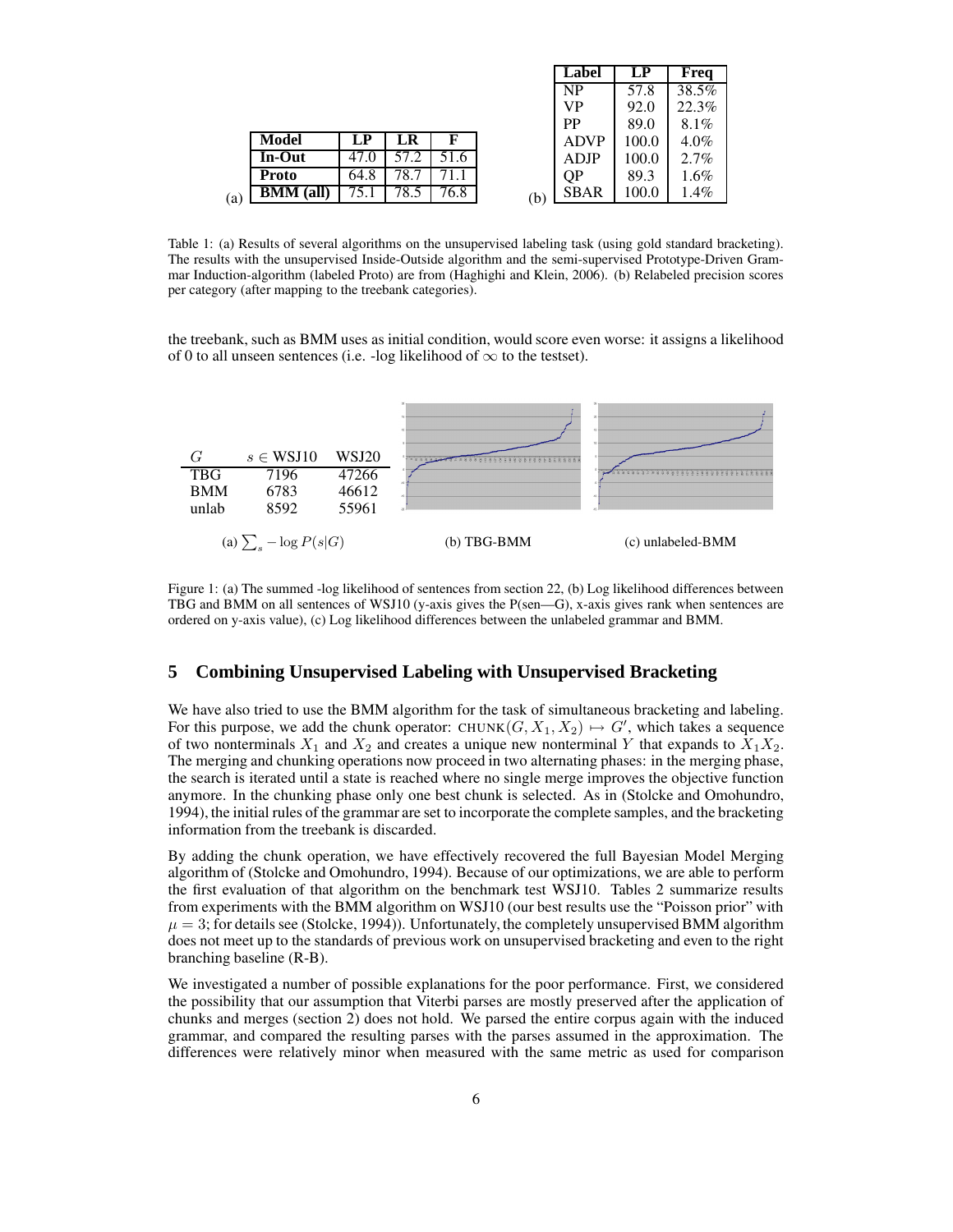| WSJ-10                            |      | UR   |      |
|-----------------------------------|------|------|------|
| $R - R$                           | 70 O | 55.1 | 61.7 |
| CCM (Klein and Manning, 2002b)    | 64.2 | 81.6 | 71.9 |
| DMV+CCM (Klein and Manning, 2004) | 69.3 | 88.0 | 77.6 |
| <b>U-DOP</b> (Bod, 2006)          | 70.8 | 88.2 | 78.5 |
| E-GRIDS (Petasis et al., 2004)    | 59.3 | 37.8 | 46.2 |
| <b>BMM</b> (this paper)<br>(a)    | 57.6 | 43.1 | 49.3 |

| $(\times 10^6)$ | DL                                 | GDL               | <b>DDL</b> |  |
|-----------------|------------------------------------|-------------------|------------|--|
| Init            | .295                               | .066              | .226       |  |
| Final           | .276                               | .041              | .235       |  |
|                 |                                    |                   |            |  |
|                 | $\mathbf{I} \mathbf{I} \mathbf{P}$ | UR                | F          |  |
|                 |                                    |                   |            |  |
| Init            | 90.1                               | $\overline{88.6}$ | 89.4       |  |

Table 2: (a) Results of BMM compared to previous work on the same data; (b) BMM initialized with the treebank grammar

against gold-standard parses, with  $UP = UR = 95.9$  on OVIS, and  $UP = 95.1$  and  $UP = 94.2$  on WSJ10. Hence, our approximations seem to be justified. A second possibility is that the heuristic search procedure used is unable to find the high-accuracy regions of the search space. To test this, we used the treebank PCFG as the initial grammar of the BMM algorithm, which yields comparatively very high UP and UR scores. As table 2(b) shows, this treebank grammar is not an optimum of the objective function used: the BMM algorithm continues for a long time to improve the description length, whilst the F-score against the gold standard parses monotonously decreases.

A qualitative analysis of the merges and chunks in the process further shows a number of problems. First, there are many ungrammatical chunks, which are formed by cutting across constituent boundaries, e.g. put the, on the, and a, up and. This is explained by the fact that the prime criterion for selecting a chunk is the bigram frequency. Second, there is a tendency for categories to overgeneralize. This effect seems to be self-reinforcing. Merging errors are carried over to the chunking phase and vice versa, causing a snow ball effect. Eventually, most categories cluster together. These experiments indicate that it is not a failure of the approximations or the search algorithm which prevents the algorithm from reaching the optimal grammar, but rather a wrong choice of the objective function. Better choices for the prior probability distribution are a major topic for future research.

# **6 Discussion and Conclusions**

In this paper we have studied the problem of labeling constituents in a bracketed corpus. We have argued that this is an important task, complementing the task of unsupervised bracketing on which much progress has been made in recent years (Klein and Manning, 2002b; Bod, 2006). Together, unsupervised bracketing and unsupervised labeling hold the promise of (i) accounting for the unsupervised acquisition of grammar by children, and (ii) relieving research in (multilingual) NLP of its sparseness of annotated data. Our algorithm uses the PCFG formalism and starts out with a grammar that models the training data perfectly, but does not generalize beyond it. It is important to note that the right sequence of merges can take us to any PCFG consistent with the bracketing. Although natural language contains some constructions that are difficult or, in exceptional cases, impossible to model with PCFGs, the formalism is rich enough to encode extremely accurate grammars if (and only if) the traditional linguistic categories are dropped (see e.g. (Petrov et al.,  $2006$ ))<sup>3</sup>. The key question is thus how to guide the model merging algorithm through the space of possible PCFGs.

<sup>&</sup>lt;sup>3</sup>For smoothing, (Petrov et al., 2006) use information internal to non-terminal labels, which takes their model outside the class of PCFGs. However, without smoothing they already obtain surprisingly good results.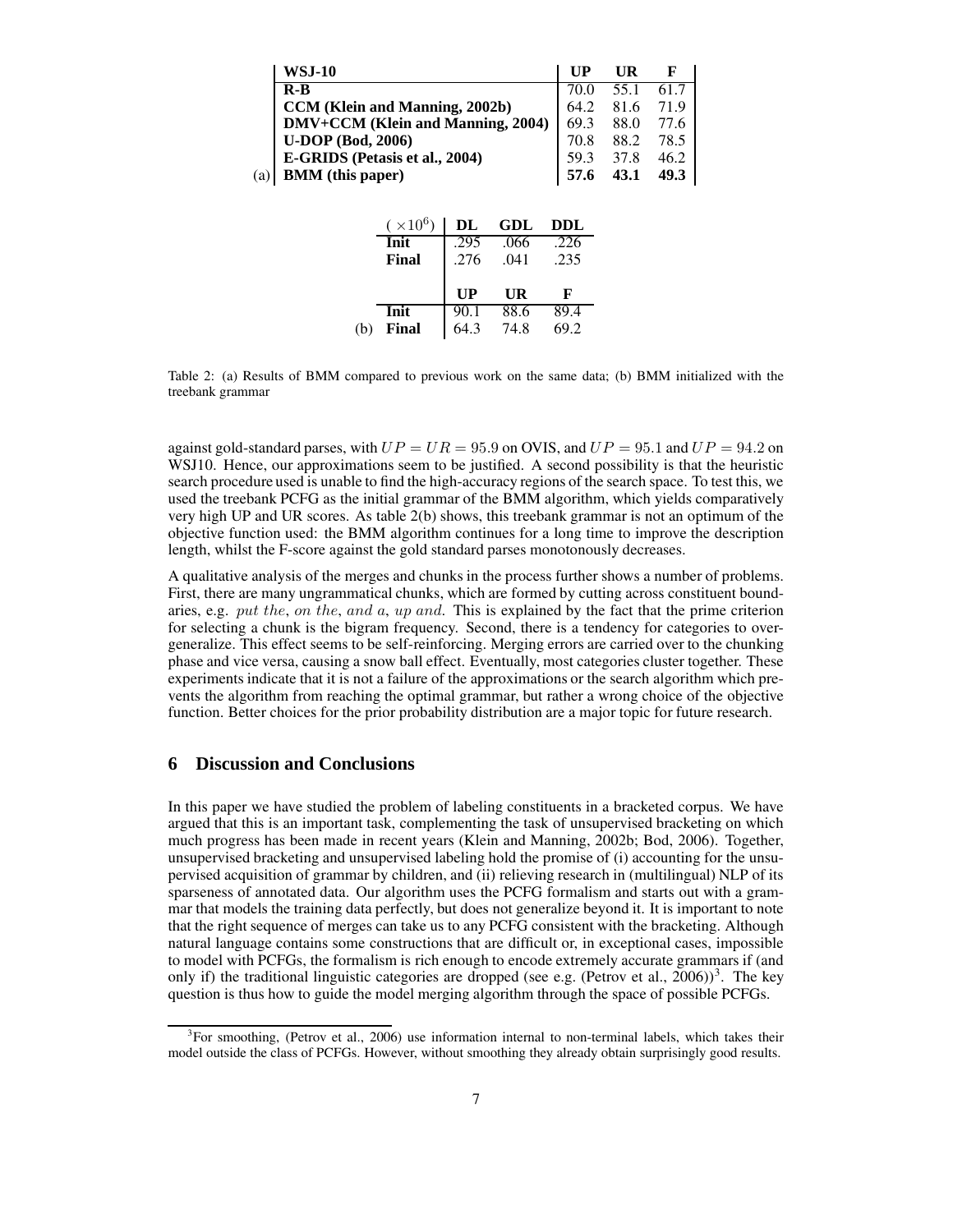We have used a Bayesian objective function, in the tradition of (Solomonoff, 1964), to guide this search, and implemented a number of heuristics to perform this search efficiently, using techniques from (Cook et al., 1976), (Stolcke and Omohundro, 1994) and (Petasis et al., 2004). We have found that our BMM-algorithm performs better than state-of-the-art unsupervised labeling algorithms on (re)labeled precision and recall metrics. We have further shown that the likelihood our induced grammars assign to unseen sentences, rivals that of the treebank PCFG (although it presumably performs worse than state-of-the-art supervised language models). These positive results suggest it is possible to devise hybrid models, where specialized bracketers such as (Klein and Manning, 2004) and (Bod, 2006), can be combined with BMM as a specialized unsupervised labeling algorithm.

In section 5, we have demonstrated briefly that, contrary to received wisdom (Klein and Manning, 2005), (Clark, 2001) the full BMM framework of (Stolcke and Omohundro, 1994), which includes bracketing, can be evaluated on large corpora. We think this is an important step in its own right. There is a rich body of research from previous decades on unsupervised grammar induction. We have shown that it can be worthwhile to use an older algorithm, and evaluate it according to current experimental methodology. However, the performance of completely unsupervised BMM on real languages is rather disappointing. The fact that BMM can still optimize the description length when initialized with the treebank grammar indicates that the problem is probably not with the search, but with the applicability of the objective function for natural languages. The distinction BMM makes between prior, likelihood and heuristic search, allows us to now focus our attention on the prior, without having to replace the entire technical apparatus we and others developed.

The finding that the same objective function is appropriate for merging, but not at all for chunking, is interesting in its own right. Because the structure of natural language reflects the learning biases of language learners (Kirby et al., 2007; Zuidema, 2003), this finding might be relevant for theories of language acquisition. Perhaps children use distributional information, such as exploited by our algorithm, to a large extent for discovering syntactic categories, while relying on other information (semantic integrity, phonological phrasing) for identifying constituents in the first place. The finding that induced syntactic categories outperform traditional linguistic categories is in concordance with theories in cognitive linguistics that deny universal status of these categories, and view them as derived from specific linguistic constructions rather than as a-priori given (Croft, 2001).

**Acknowledgements** WZ is funded by the Netherlands Organisation for Scientific Research (EW), project nr. 612.066.405; many thanks to Yoav Seginer, Remko Scha and Rens Bod for their comments.

### **References**

- Angluin, D. and Smith, C. H. (1983). Inductive inference: Theory and methods. *Computing Surveys*, 15(3).
- Bod, R. (2006). An all-subtrees approach to unsupervised parsing. *Proceedings ACL-COLING'06*.
- Clark, A. (2001). *Unsupervised Language Acquisition: Theory and Practice*. PhD thesis, University of Sussex.
- Cook, C., Rosenfeld, A., and Aronson, A. (1976). Grammatical inference by hill climbing. *Informational Sciences (now: Information Sciences)*, 10:59–80.
- Croft, W. (2001). *Radical construction grammar: syntactic theory in typological perspective*. Oxford University Press, Oxford.
- Dennis, S. (2005). An exemplar-based approach to unsupervised parsing. In Bara, B. G., Barsalou, L., and Bucciarelli, M., editors, *Proceedings of the 27th Conference of the Cognitive Science Society*. Lawrence Erlbaum.
- Eisner, J. (2002). Transformational priors over grammars. In *Proceedings of the Conference on Empirical Methods in Natural Language Processing (EMNLP)*, pages 63–70, Philadelphia. Association for Computational Linguistics.
- Haghighi, A. and Klein, D. (2006). Prototype-driven grammar induction. In *Proceedings of the 21st International Conference on Computational Linguistics and 44th Annual Meeting of the ACL*.